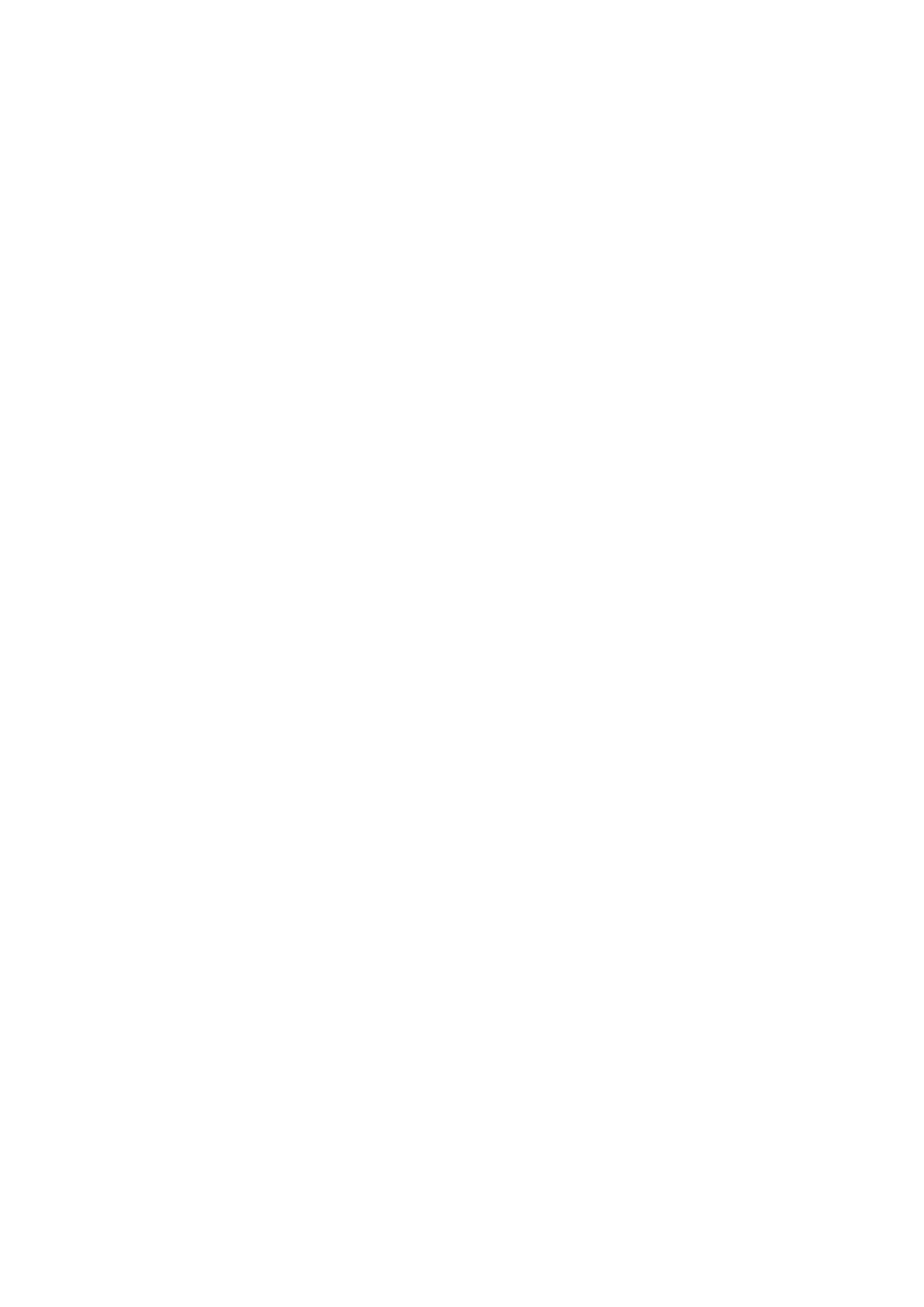### **SOMERSET PRIMARY CARE COMMISSIONING COMMITTEE**

### **REGISTER OF MEMBER INTERESTS**

### **Voting Members**

| <b>Member &amp; Role</b>                                                                                                           | <b>Interests</b>                                                                                                                                                                                                                                                                                                                                                                                                    |
|------------------------------------------------------------------------------------------------------------------------------------|---------------------------------------------------------------------------------------------------------------------------------------------------------------------------------------------------------------------------------------------------------------------------------------------------------------------------------------------------------------------------------------------------------------------|
| Mr David Heath<br><b>Chair of the Somerset Primary</b><br><b>Care Commissioning</b><br>Committee, Non-Executive<br><b>Director</b> | Chair of the Policy and Public Affairs Board of the<br>$\bullet$<br>Institute and Faculty of Actuaries.<br>Vice-President, Frome & District Agricultural Society<br>Independent Chair of Microgeneration Certification<br>$\bullet$<br>Scheme (MCS) Standards.<br>Chair of the Costs Lawyer Standards Board<br>$\bullet$<br>Chair of the Independent Funeral Standards<br>$\bullet$<br>Organisation                 |
| <b>Basil Fozard</b><br><b>Vice Chair</b><br>Non-Executive Director,<br><b>Secondary Care Specialist</b><br>Doctor                  | Son is a Locum ENT Trust Doctor in London<br>$\bullet$<br>Daughter is a Specialist Registrar CAMH Tavistock<br>Clinic/UCL<br>Daughter is a Darzi Fellow NCL CAMHS STP<br>Daughter GP NE London<br>Spouse is a Mental Health Act Panel Member at<br>Dorset Healthcare University NHS Foundation Trust                                                                                                                |
| Michael Bainbridge<br><b>Associate Director of Primary</b><br>Care                                                                 | Chair of the Board of Trustees of The Balsam<br>Centre, Wincanton, a registered charity providing<br>wellbeing services to the people of Wincanton and<br>surrounding areas.                                                                                                                                                                                                                                        |
| Dr Chris Campbell<br><b>External GP Member</b>                                                                                     | GP Partner at ISCA Medical Practice, Exeter<br>Sessional Out-of-Hours GP with Devon Doctors<br>(including Meddcare)<br>Honorary Senior Clinical Lecturer & Head of BMBS<br>admissions, Exeter Medical School<br>CQC Specialist Advisor for Primary Care & Urgent<br>Care<br><b>Clinical Director for Nexus PCN (Exeter)</b><br>Associate Medical Director, Devon Doctors Ltd                                        |
| Sandra Wilson<br><b>PPG Chairs Representative</b>                                                                                  | British Association of Physicians of Indian<br>Origin (BAPIO) Honorary Member & Volunteer<br><b>Patient Ambassador</b><br><b>Healthwatch Somerset Board Member as</b><br>Representative Chair of Patient Participation Groups<br><b>Chairs Network</b><br>PPG - Exmoor Medical Centre - Chair<br>Somerset PPG Chairs Network - Chair<br>Ylem Limited - Supplier of I.T. Systems & Services -<br>Director - Co Owner |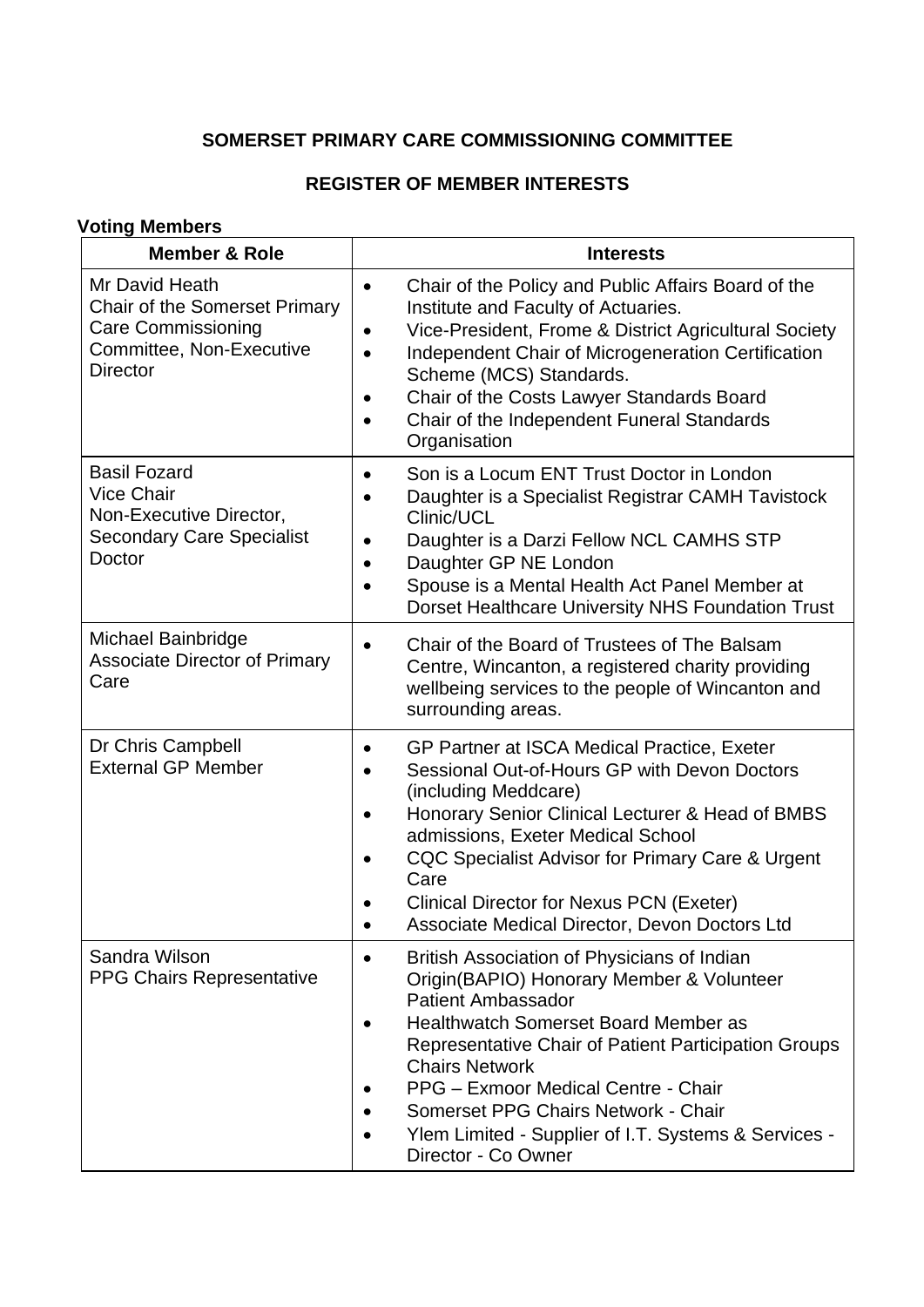| <b>Alison Henly</b><br>Director of Finance,<br><b>Performance and Contracting</b>       | $\bullet$ | Appointed as Chief Finance Officer and Director of<br>Performance for Somerset ICB |
|-----------------------------------------------------------------------------------------|-----------|------------------------------------------------------------------------------------|
| <b>Tanya Whittle</b><br>Deputy Director of Contracting                                  | $\bullet$ | Nil interests to declare                                                           |
| Louise Woolway<br>Deputy Director of Public<br>Health<br><b>Somerset County Council</b> | $\bullet$ | Nil interests to declare                                                           |
| Kathy French, Acting Director<br>of Quality and Nursing,<br>Somerset CCG                | $\bullet$ | Nill Interest to declare                                                           |
| <b>Alison Rowswell</b><br>Acting Director of<br>Commissioning                           | $\bullet$ | Nill interest to declare                                                           |